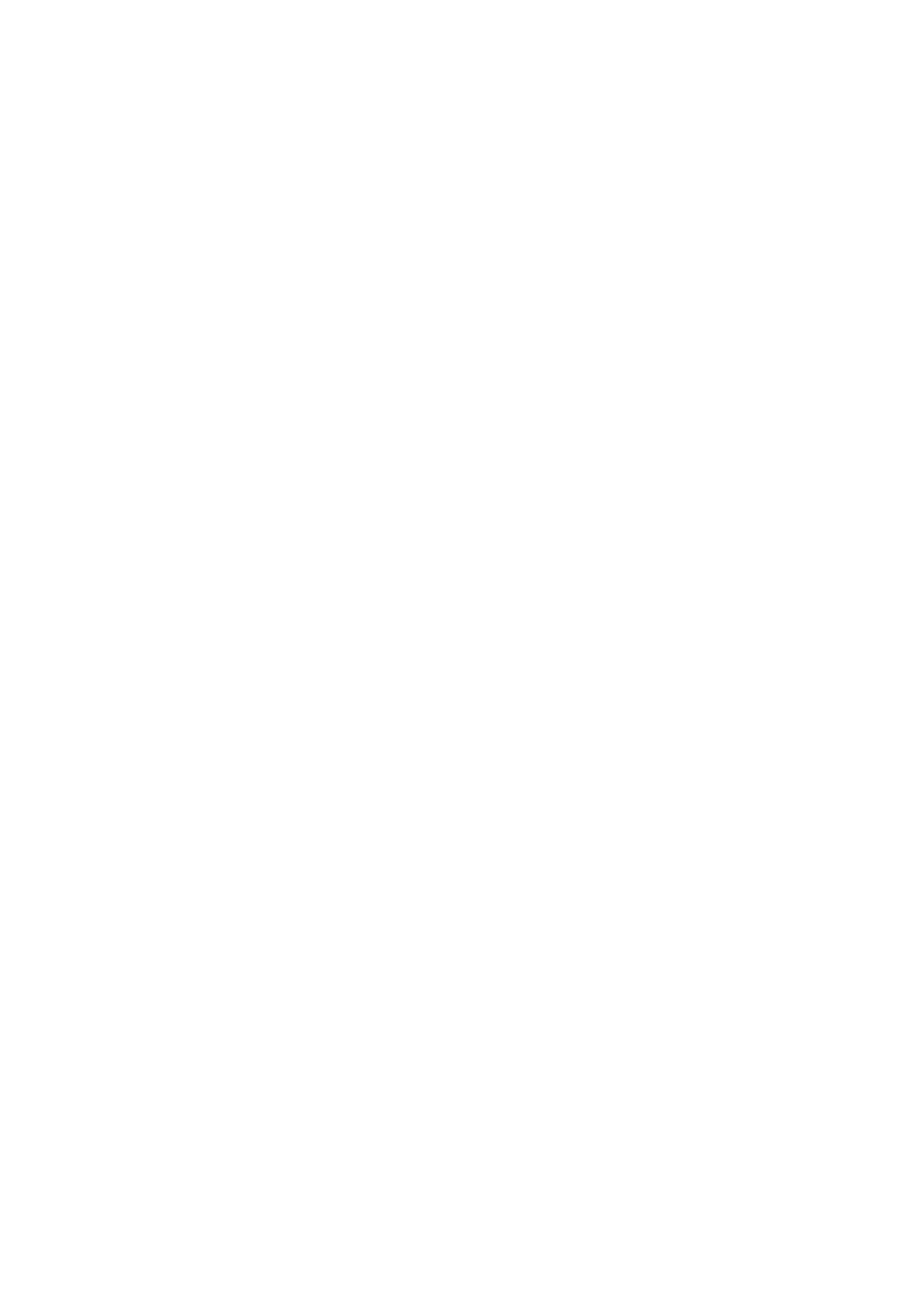

*Social Security Contributions and Benefits Act 1992 Social Security Administration Act 1992*

# **SOCIAL SECURITY BENEFITS UPRATING REGULATIONS 2018**

*Approved by Tynwald:20th February 2018 Coming into Operation in accordance with regulation 2*

The Treasury makes the following Regulations under sections 113(1) and 175(1), (3) and (4) of the Social Security Contributions and Benefits Act 1992<sup>1</sup> and sections 155(3), 189(4) and (5) and 191 of the Social Security Administration Act 1992<sup>2</sup> as they have effect in the Island<sup>3</sup>.

### <span id="page-2-0"></span>**1 Title**

These Regulations are the Social Security Benefits Uprating Regulations 2018.

#### <span id="page-2-1"></span>**2 Commencement**

If approved by Tynwald, these Regulations come into operation on 9 April 2018<sup>4</sup> .

## <span id="page-2-2"></span>**3 Interpretation**

- (1) In these Regulations, **"the Uprating Order"** means the Social Security Benefits Uprating Order 2018<sup>5</sup> .
- (2) Unless the context otherwise states, any reference in these Regulations to any provision of any legislation applied to the Island by an Order under section 1 of the Social Security Act 2000 or section 1 of the Pension Schemes Act 1995 shall be construed as a reference to that legislation as it has effect in the Island.

1

<sup>1</sup> 1992 c.4.

<sup>2</sup> 1992 c.5.

<sup>3</sup> See SD 505/94 and SD 506/94.

<sup>4</sup> Under section 176 of the Social Security Contributions and Benefits Act 1992 and section 190 of the Social Security Administration Act 1992 (as they have effect in the Island), these Regulations shall not have effect unless they are approved by Tynwald. <sup>5</sup> SD 2018/0027.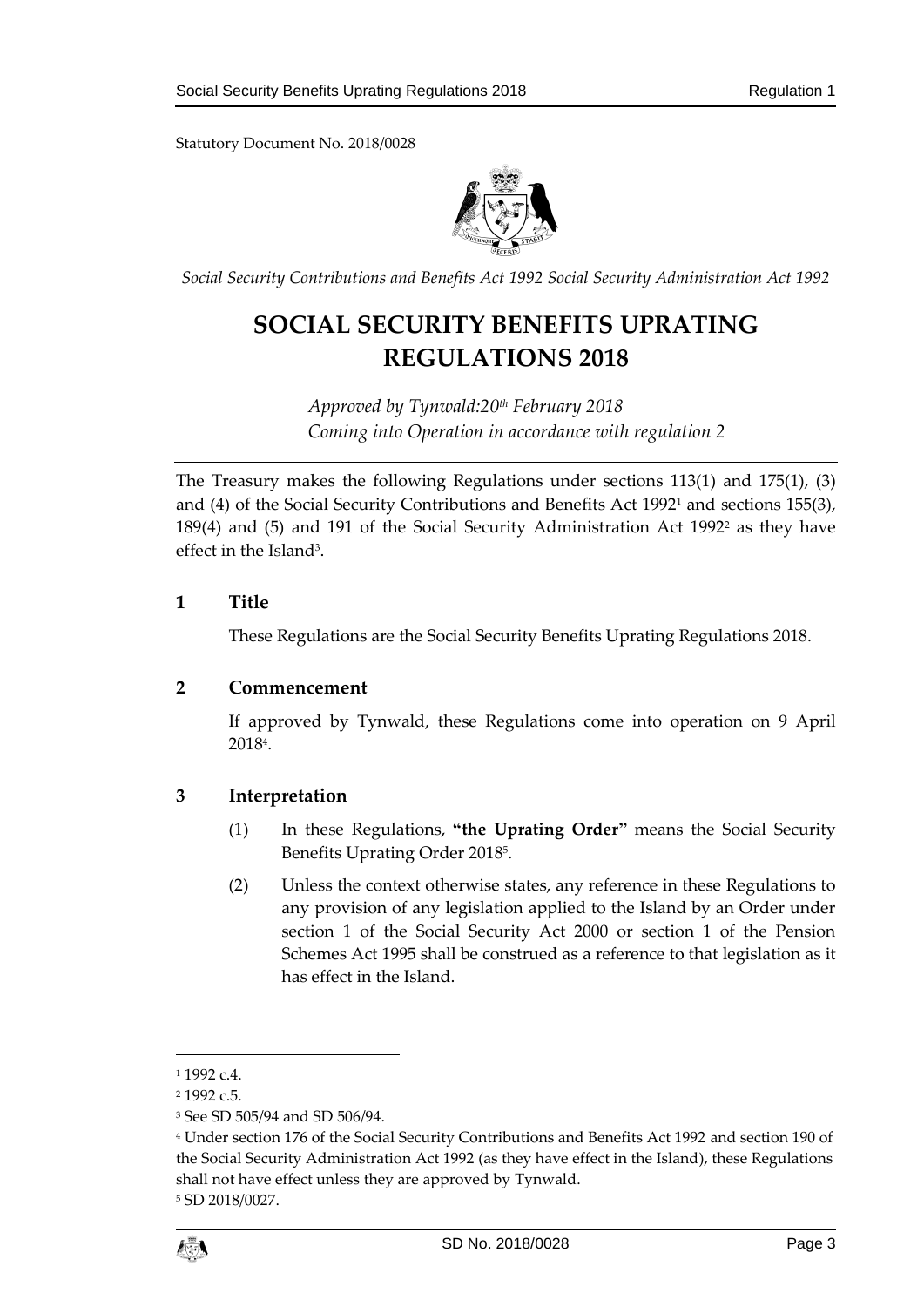## <span id="page-3-0"></span>**4 Exceptions relating to payment of additional benefit by virtue of the Uprating Order**

Section 155(3) of the Social Security Administration Act 1992 (effect of alteration of rates of benefit under Parts 2 to 5, 12ZA and 12ZB of the Social Security Contributions and Benefits Act 1992) shall not apply if a question arises as to either—

- (a) the weekly rate at which the benefit is payable by virtue of the Uprating Order, or
- (b) whether the conditions for receipt of the benefit at the altered rate are satisfied,

until that question has been determined in accordance with the provisions of the Social Security Act 1998<sup>6</sup> .

## <span id="page-3-1"></span>**5 Persons not ordinarily resident in the Island**

Regulation 5<sup>7</sup> of the Social Security Benefit (Persons Abroad) Regulations 1975<sup>8</sup> (application of disqualification in respect of up-rating of benefit) shall apply to any additional benefit payable by virtue of the Uprating Order.

### <span id="page-3-2"></span>**6 Revocations**

The following are revoked —

- (a) the Social Security Benefits Up-rating Regulations 2017<sup>9</sup>; and
- (b) the Tax Credits and Guardian's Allowance Up-Rating etc. Regulations 2017<sup>10</sup> .

#### **MADE 25TH JANUARY 2018**

**A L CANNAN** *Minister for the Treasury*

-



<sup>6</sup> 1998 c.14 (see SD 92/00).

<sup>7</sup> Regulation 5 amended by SD 2018/0033.

<sup>8</sup> S.I. 1975/563 (see GC 156/75).

<sup>9</sup> S.I. 2017/349 (see SD 2017/0166).

<sup>10</sup> S.I. 2017/406 (see SD 2017/0166).